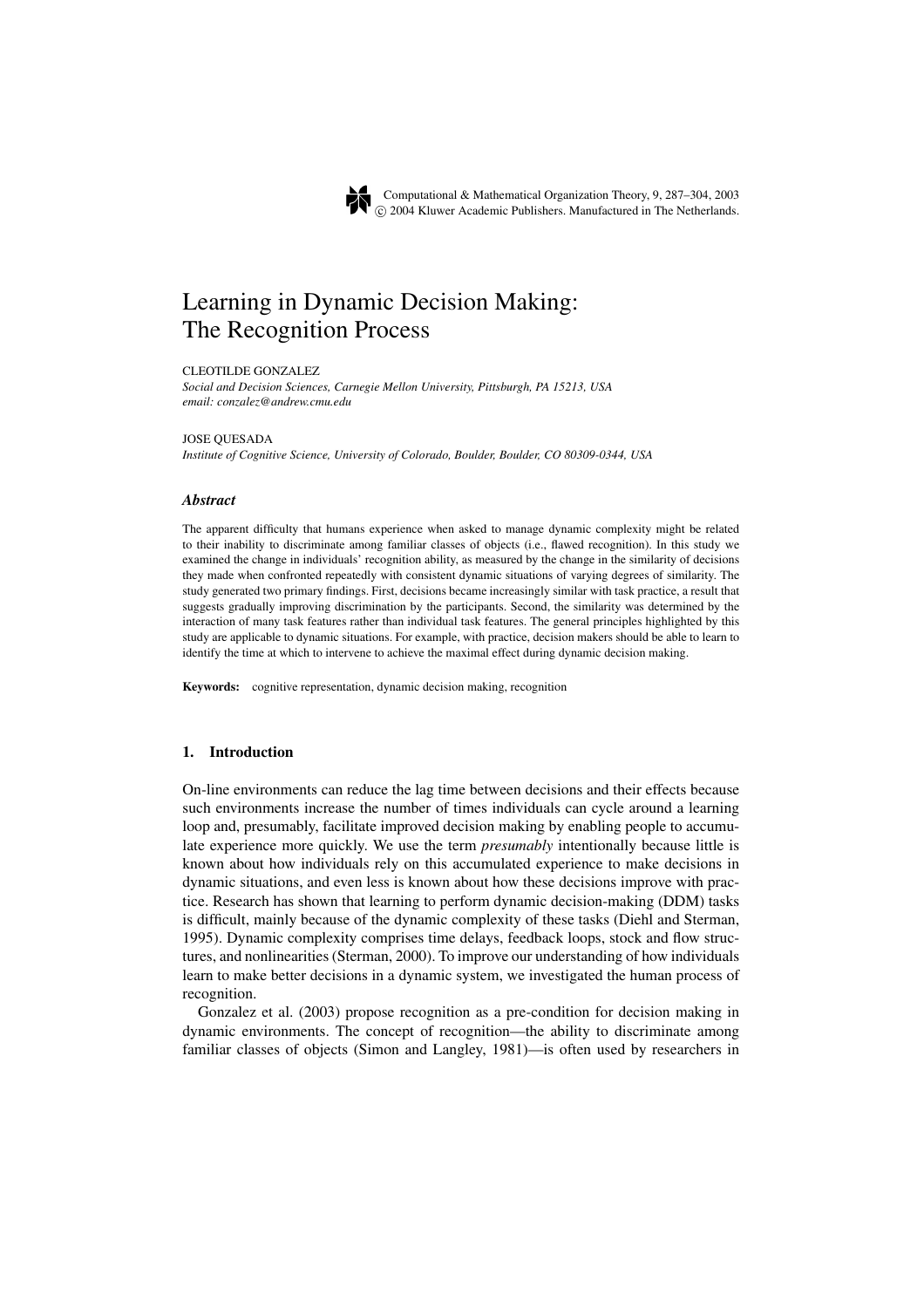the field of naturalistic decision making (NDM), who claim that experts are accurate and quick to make decisions in ill-structured situations because they use their *experience* to recognize a situation, and then make decisions that have worked previously (Klein et al., 1993; Zsambok and Klein, 1997). When used in decision-making theories to describe the process of deciding if a specific event has occurred previously, recognition is closely related to the concept of categorization discussed in cognitive psychology (see Gonzalez et al., 2003).

In this study we examined the recognition process and its effect on the ability of individuals to recall relevant past experiences that they can use to achieve improved task performance with practice. We believe that individuals' ability to manage dynamic complexity could be improved if more were known about the skills that would enable them to take advantage of past experience. Specifically, our study focused on the following questions: (1) Do decision makers recognize situations and, if so, does decision-making performance correlate with an increase in similarity between current and past decisions? (2) Which factors influence recognition and how do these factors change as performance improves? We addressed these questions by analyzing how individuals performing a DDM task used experience to improve performance.

## **2. Learning in Dynamic Decision-Making Tasks**

Simon and Langley (1981) defined learning as "a process that modifies a system as to improve, more or less irreversibly, its subsequent performance of the same task or of tasks drawn from the same population." DDM requires that multiple and interdependent decisions be made in an environment that changes autonomously and in response to a decision maker's actions (Brehmer, 1990). Extensive knowledge and practice are necessary for individuals to acquire efficient control of dynamic systems (Kerstholt and Raaijmakers, 1997). DDM involves the formation of feedback loops through which the results of individuals' actions define the situations that the individuals encounter in the future. Each new situation, in turn, alters future decisions (Sterman, 2000). Thus, one might expect that learning and improved DDM would occur simultaneously. However, studies have shown that decision makers who learn the input and output signals required to attain control of a system do not necessarily exhibit improved performance (Diehl and Sterman, 1995; Dienes and Fahey, 1995). Many individuals fail to learn even when provided outcome feedback (Diehl and Sterman, 1995), and do not show good transfer abilities even when the transfer task is similar to the learning task (Gibson et al., 1997).

Although outcome feedback is integral to the learning process, decision makers may fail to use feedback because they do not*recognize* the situation that produced the outcome. During DDM, decision makers generally receive delayed feedback, which is characterized by a temporal causal disconnect between an action and its outcome (Brehmer, 1995; Sterman, 1994). Therefore while completing DDM tasks, decision makers must retrieve from memory the situations and actions that may have produced a given outcome. Engaging in this process of reflection on prior actions and their apparent results may help individuals improve their DDM performance (Gibson et al., 1997).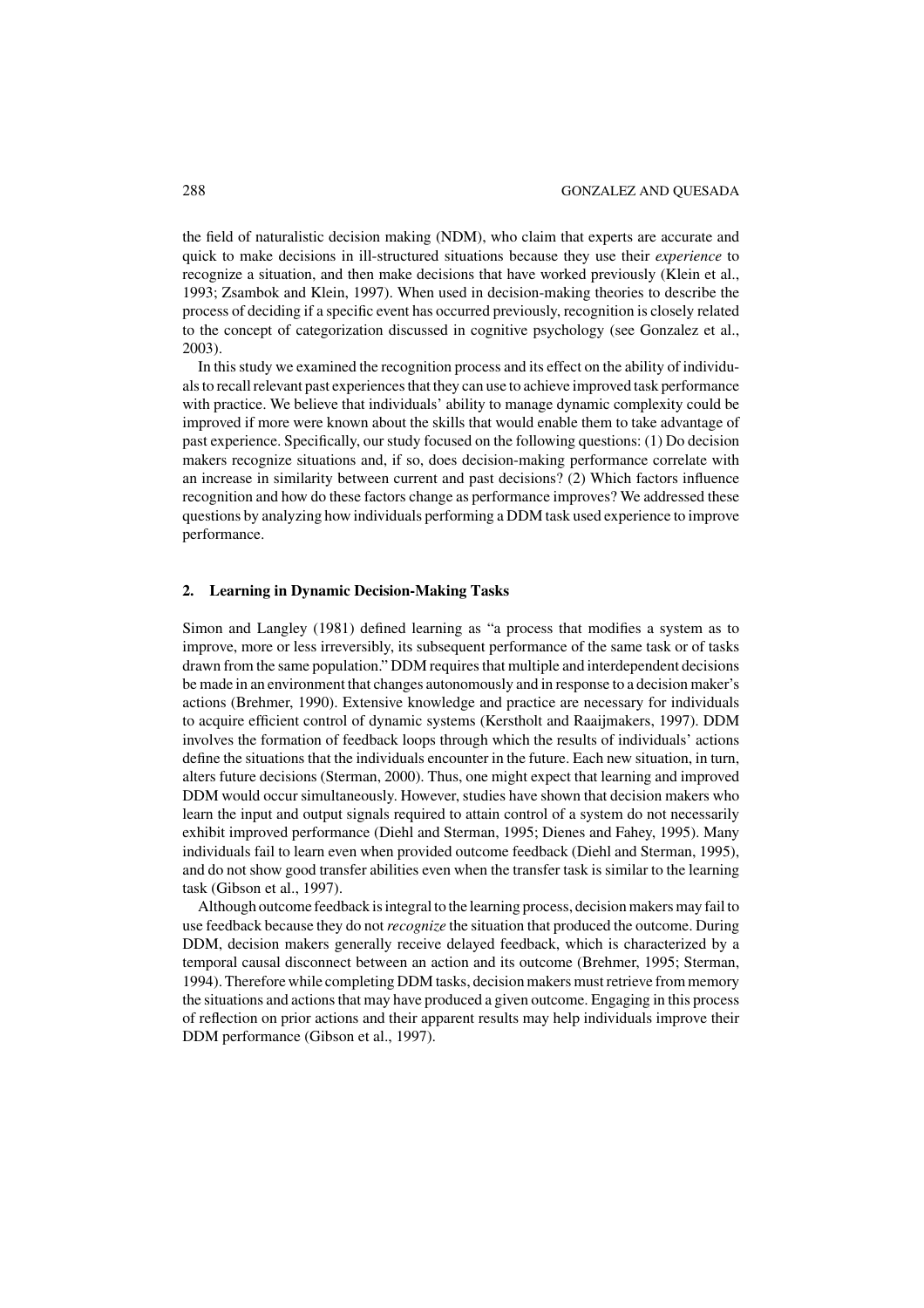#### LEARNING IN DYNAMIC DECISION MAKING 289

Gonzalez et al. (2003) recently have claimed that recognition plays a key role in individuals' ability to use outcome feedback, in the form of prior decisions and their outcomes, to improve DDM performance. Called Instance-Based Learning Theory (IBLT) incorporates the psychological theories of memory and categorization, and specifies five learning mechanisms that are crucial to skill development in DDM: (1) instance-based knowledge, (2) recognition-based retrieval, (3) adaptive strategies, (4) necessity, and (5) feedback updates. Two of these learning mechanisms, instance-based knowledge and recognition-based retrieval, are relevant to the study presented here.

According to IBLT, every decision-making cycle can be described by an instance, which comprises the *situation* in which a decision is made, the *decision* made, and the expected *utility* of the decision in that situation (Situation, Decision, Utility—SDU). Recognitionbased retrieval enables a decision maker to identify the instances of highest utility from memory by evaluating the *similarity* between the situation under assessment and earlier instances stored in memory. A decision reached by successful recognition-based retrieval leads to the creation of a new instance with a particular outcome, and the utility of all similar, prior instances is upgraded to reflect this most recently experienced utility. According to this theory, then, the efficient use of feedback to improve performance is dependent on a decision maker's ability to recognize similarity between current and past situations.

Similarity plays an important role in behavioral theories and, particularly, in IBLT (Gonzalez et al., 2003). Medin et al. (1995) have suggested that decision making entails the use of similarity judgments and that phenomena associated with decision making is based on similarity judgments. To further explore these claims, Gonzalez et al. (2003) tested a cognitive model of DDM by using similarity as a judgment strategy to determine the utility of decisions. According to IBLT, similarity is a heuristic that decision makers under time constraints use in the absence of complete information. Pioneering studies of the dynamics of similarity (Tversky, 1977) have defined similarity as a metric of matching and mismatching features of current and past decision-making situations. In this study we tested the hypothesis that DDM performance is related closely to the ability to recognize similar stimuli. We designed the experiments to evaluate whether decision makers in DDM systems reuse past decisions, whether increased similarity between current and past situations leads to performance improvement, whether similarity is a reliable predictor of future performance, and whether features of the task influence recognition and fluctuate during task learning.

## **3. Research Method**

We collected data by using an on-line system that we designed to reproduce the structure and complexity of a dynamic real-world task. Systems such as this are most commonly referred to as *microworlds* (Omodei and Wearing, 1995). Study participants ran the microworld on several days while we monitored the individual decisions made during each run (trial) and evaluated overall performance. We first determined the similarity of decisions made across trials, and then analyzed these data in terms of performance improvements.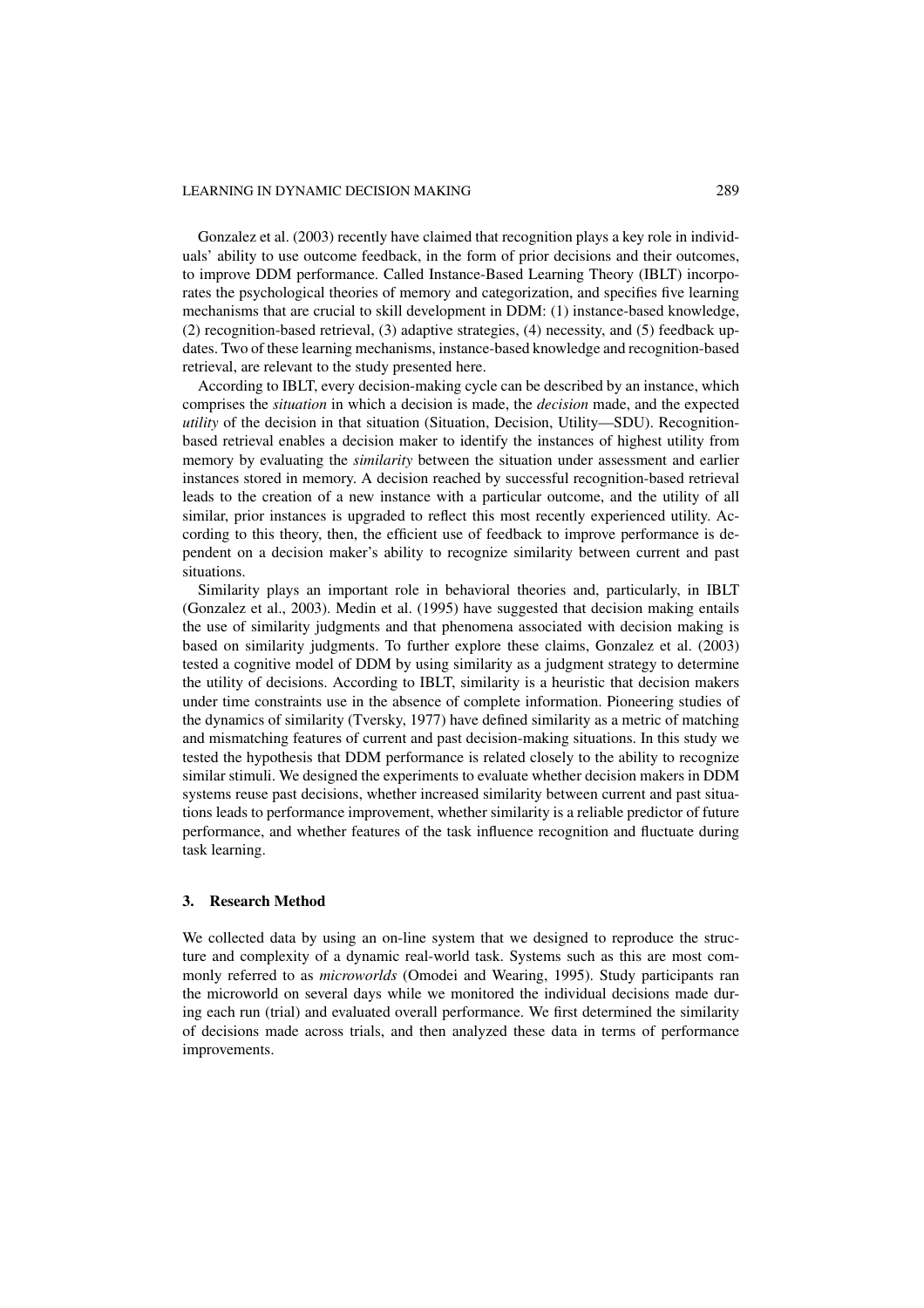## *3.1. Water Purification Plant (WPP)*

The microworld that we designed is called the Water Purification Plant (WPP). WPP is a resource management task in which participants decide how to allocate limited resources while working under deadlines for the completion of the task. As demonstrated to be important in other DDM environments, a primary characteristic of the WPP task is its requirement that participants make multiple and interdependent real-time decisions in an autonomously changing environment (Brehmer and Dorner, 1993). WPP also features the basic building blocks of a complex dynamic system: time delays, stocks and flows, and feedback processes (Sterman, 2000). A complete description of the WPP simulation and how it incorporates these fundamental characteristics of DDM is described elsewhere (Gonzalez et al., 2003), but a brief description of the task appears below.

Researchers designed WPP by using field research aimed at building decision-making support for operators in the United States Postal Service (USPS) (Lerch et al., 1997). The USPS uses a network of sorting machines to sort mail enroute to its final destination. Operators under dispatch deadlines process incoming mail by activating sorting machines. WPP is an isomorph of this real-world task. A WPP participant plays the role of a water purification plant operator. In this plant, water (mail) enters different purification tanks (sorting machines), which the operator then activates while attempting to meet a set of deadlines.

Figure 1 is a screenshot of the WPP, which contains 22 tanks with 2 pumps per tank; a set of deadlines is visible on the right of the screen. The tanks are connected by pipes that indicate the path the water traverses to reach the deadline. The set of connected tanks is called a *chain*, and the length of the chain dictates the amount of time required to pump the water out of the system. The operator must remove the water that enters the various tanks at different times as the simulation advances. The operator's goal is to distribute all the water within the allotted amount of time by activating and deactivating the pumps assigned to each tank. Only 5 pumps can be activated at any one time, and after a pump is used there is a delay of 10 simulation minutes (cleaning time) before this pump (or a different one) can be re-activated. The simulation time begins at 2 o'clock and finishes at 10 o'clock when the final deadline expires.

#### *3.2. Performance in WPP*

The main performance measure in the WPP simulation is the number of gallons of water (out of a total system capacity of 1080 gallons) that are not processed in time by the user. Thus the best performance is zero. To avoid confusion, we converted the number of gallons missed into a positive percentage measure: the percentage of water processed on time. Thus, larger percentages (i.e., fewer gallons missed) indicate better performance.

WPP does not have a unique solution because there are many possible ways to activate and deactivate pumps and achieve optimal performance. By conducting protocol analyses, we have identified three essential features in the WPP task: the timing of the decisions, the amount of water to process in a particular tank, and the chain length (Gonzalez, 2003).

WPP has proven to be very challenging (Gonzalez et al., 2003). In preliminary experiments, the mean first-run performance was approximately 76%. After extensive practice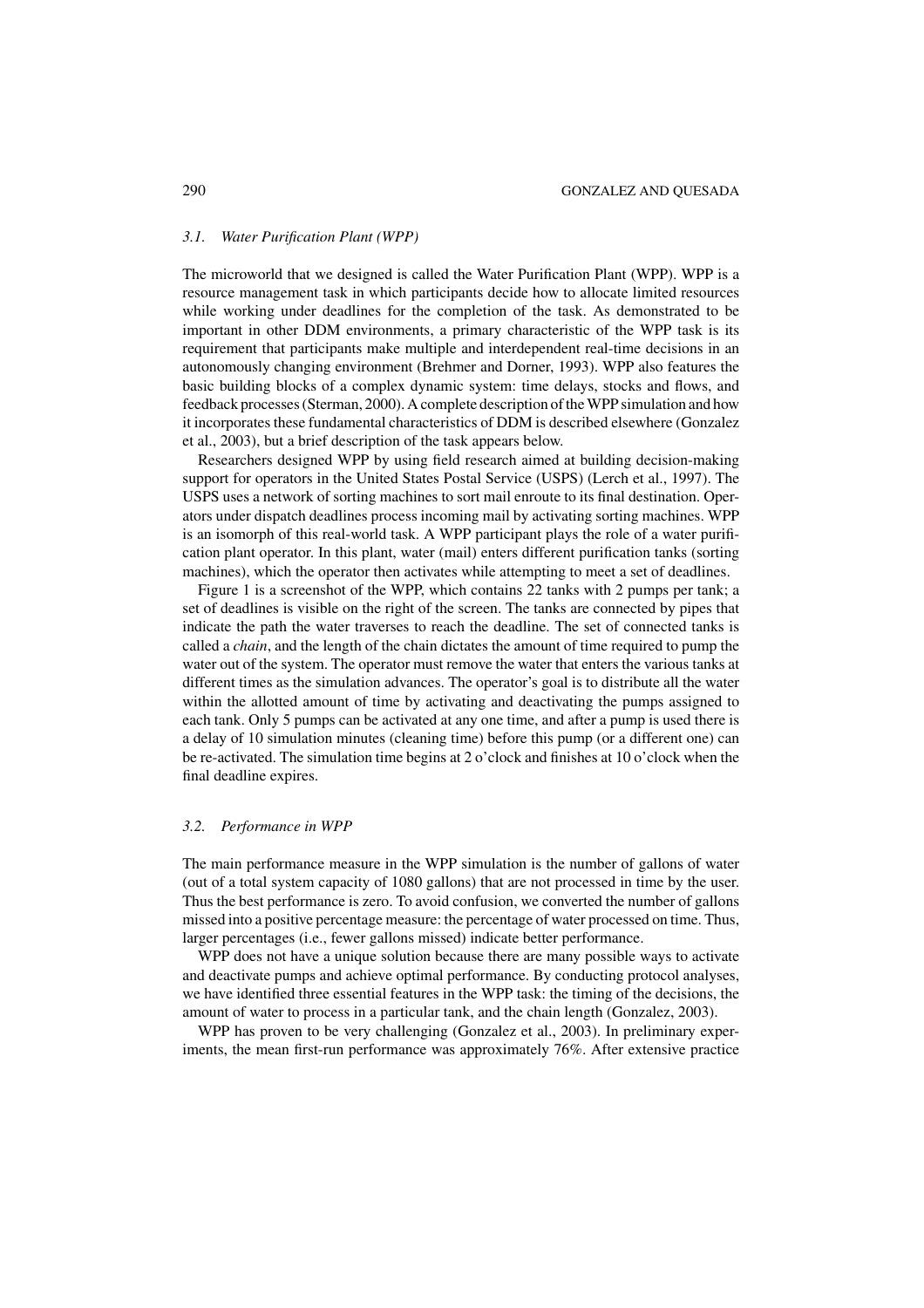

*Figure 1*. The layout of the WPP simulation. When the screenshot was taken at simulation time 6:48 PM, the operator had missed 30 gallons of water and had five pumps activated. Water enters from outside the system and moves continuously from left to right (toward the deadlines) due to the action of activated pumps. The operator decides when to activate and deactivate pumps while the simulation time is running. Numbers have been added to tanks to reference them in text. In the actual task the tanks are not numbered.

(more than 50 times running the task), individuals have reached asymptotic performance levels of approximately 95%, after which no more improvement was observed. Therefore, although some learning occurs, there appears to be a limit for learning the WPP task. Such suboptimal performance is typical of other dynamic tasks.

## *3.3. Participants*

Sixty-four students from local universities participated during three consecutive days (one hour per day) and received \$50 in compensation. All participants ran WPP 18 times (trials), with 6 8-minute (real time) trials per day. On the first day, participants were instructed on how to operate the WPP simulation. During training, they were informed of the task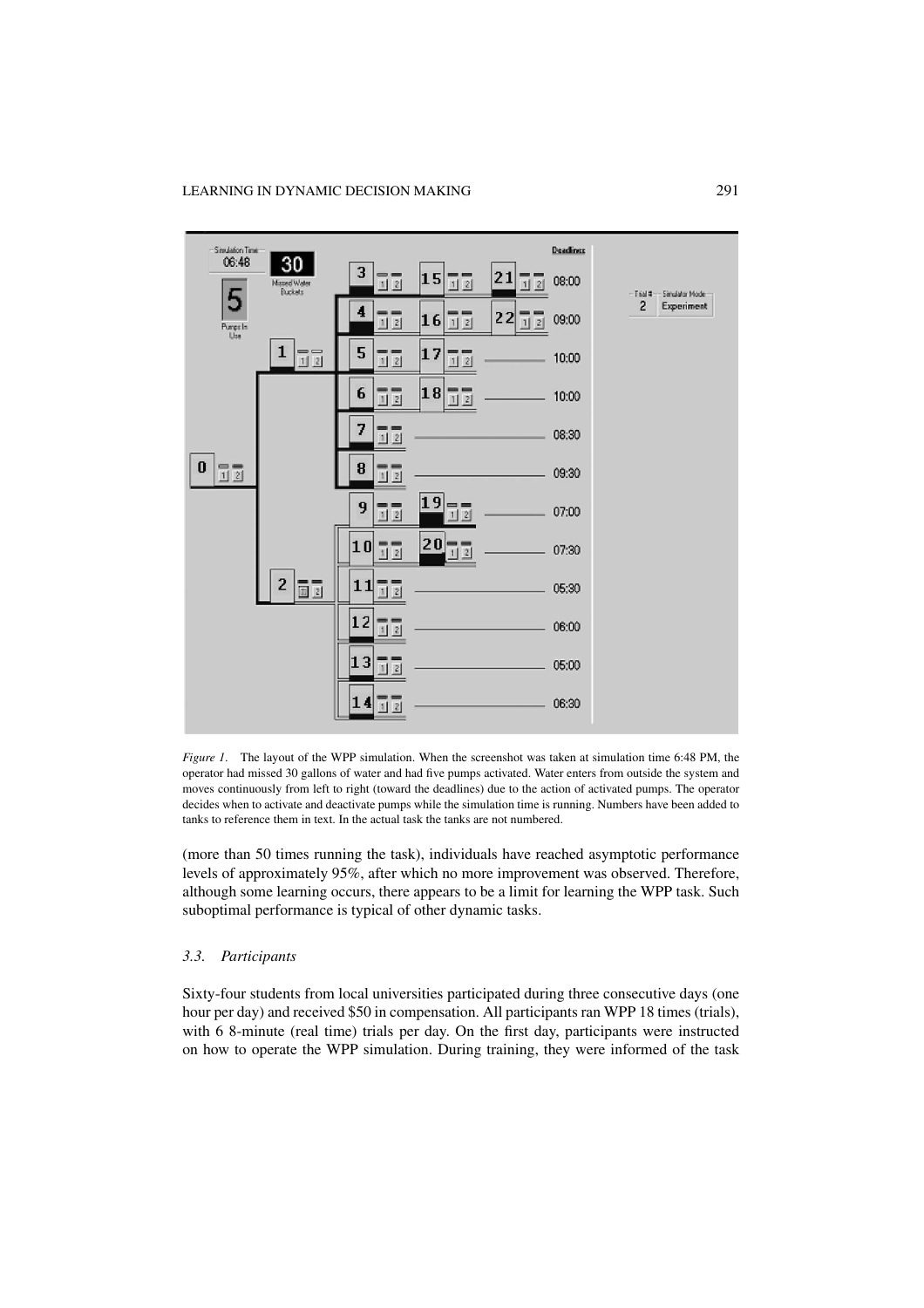goal and were given general instructions on how to perform the task. All participants were provided with explanations of the deadlines, simulation time, and the chains through which the water travels, and were informed that different amounts of water could be added from outside the system to any of the tanks at any time. However, participants were given no information describing the amount of water or its time of arrival. They were instructed to do their best to process all the water that appeared within the system, but no particular strategy was outlined for them. During the training period, participants practiced activating and deactivating pumps in the WPP simulation, which was running at the slowest possible pace of 30 real-time minutes per scenario. We did not allow participants to complete the full trial. Rather, we stopped the simulation before the first deadline (5 o'clock PM) so that they would not know the results of the decisions they made during training.

# *3.4. Instances (SDUs)*

Each WPP situation is defined by the attributes of the tank (i.e., time of evaluation, amount of water, the position of the tank in the chain [the *chain value*], and deadline). Decisions required to complete the task include the activation and deactivation of the pumps associated with a tank. The utility measure used in this task is the amount of time remaining before a deadline. This remaining time is calculated as the difference between the deadline and the simulation time at the time of decision. Figure 2 shows concrete examples of instances

| <b>Trial</b> | <b>Type</b> |   |    |                |    |                |   | Hr Min Tank Pump Water Chain Deadline |
|--------------|-------------|---|----|----------------|----|----------------|---|---------------------------------------|
| 1            | activate    | 2 | 6  |                | 3  | 27             | 3 | 480                                   |
| 1            | activate    | 2 | 24 | 13             | 26 |                | 1 | 300                                   |
| 1            | activate    | 2 | 32 | 0              | 0  | 15             | 3 | 300                                   |
| 1            | activate    | 2 | 43 | 0              | 1  | 13             | 3 | 300                                   |
| 1            | activate    | 3 | 1  | 13             | 26 | 1              | 1 | 300                                   |
| 1            | activate    | 3 | 11 | 11             | 22 | 10             | 1 | 330                                   |
| 1            | activate    | 3 | 14 | 15             | 30 | 30             | 3 | 480                                   |
| 1            | activate    | 3 | 19 | 2              | 5  | 43             | 2 | 300                                   |
| 1            | activate    | 3 | 29 | 13             | 26 | 7              | 1 | 300                                   |
| 1            | activate    | 3 | 42 | 0              | 0  | 2              | 3 | 300                                   |
| 1            | activate    | 3 | 54 | $\overline{c}$ | 5  | 23             | 2 | 300                                   |
| 1            | activate    | 3 | 57 | 0              | 1  | 2              | 3 | 300                                   |
| 1            | activate    | 4 | 4  | 1              | 2  | $\overline{c}$ | 3 | 480                                   |
|              | activate    | 4 | 18 | 0              | 0  | 2              | 3 | 300                                   |

*Figure 2.* Examples of instances in the WPP task. The situation is defined by several parameters: time (Hr, Min), tank, pump, water amount, chain, and deadline. The first instance (first row) shows a decision to open pump number 3 in Tank 1 was made at 2:06, when the tank had 27 gallons of water in it. This tank has a chain of 3 and a deadline of 480 (8 o'clock).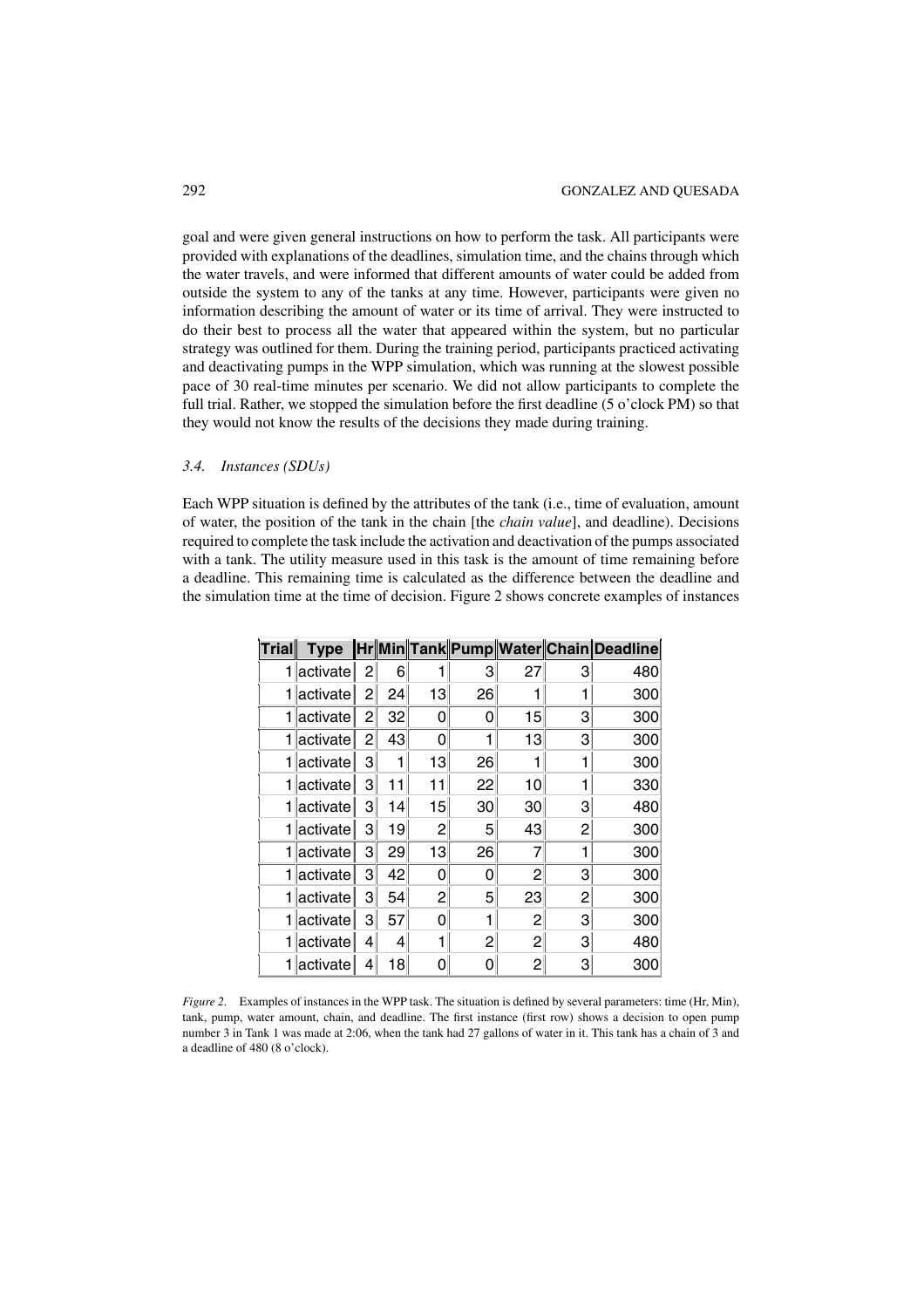encountered by one of the participants during the first trial. Each row in figure 2 gives the parameters of an instance at which the user decided to activate pumps. The parameters of each instance include the time at which the decision was made (in hours and minutes); the tank affected by the decision; the pump that was activated; the amount of water in the tank (in gallons); the location of the tank (e.g., Tank 13 has a chain length value of 1 because it is the last in the chain, Tank 1 has a chain length value of 3 because there are three tanks downstream); and the deadline (in minutes).

The WPP simulation stores an instance for each activation or deactivation decision. One of the main requirements for successful performance of the WPP task—and most other DDM tasks—is the ability to relate the timing of one's own actions to the evolution of the system (Kerstholt and Raaijmakers, 1997). IBLT suggests that decision makers use recognition when confronted with a decision-making situation (e.g., Activate Tank 1?) by determining the similarity between the current situation and past instances, retrieving the utility of these past instances, and adjusting new decisions to achieve maximal utility. For example, past decisions that resulted in missed gallons after deadline expiration might require adjustment in terms of their timing. By analyzing the instances generated over many trials, it should be possible to observe the changes in decision-making performance (i.e., the learning) exhibited by individuals completing a DDM task.

# *3.5. Instance Similarity*

Instance similarity is a measure of how closely a current situation resembles a past situation. To compute similarity, all SDUs in a trial were sorted first by tank and then by the time at which each decision was made. This sorting process produced a sequence of an individual's activation decisions for each tank in each trial. SDUs in trial *i* were compared to SDUs in trial *i* − 1 (the previous trial) in sequential order according to the time of decision. Similarity was calculated by using two variables: the simulation time at which the decision was made and the amount of water in the tank at the time of decision. To enable the use of a unique measure of comparison, water was converted to time units: 1 gallon of water was pumped every 2 simulation minutes. The following formula, which was recently reported by Gonzalez et al. (2003), was used to calculate similarity:

 $s$ *imilarity* = 1 – ( $\alpha * (decision_i - SDU_{(i-1)})$  $+ ((1 - \alpha) * (accumulated similarity SDU_{(i-1)})))$ 

When calculated with this formula, similarity values range from 0 to 1; a similarity value of 1 means that the two compared instances are the same, while a value of 0 means that they are completely dissimilar. The alpha value assigns different weights to the similarity of the most recent SDUs relative to the similarity of all previous ones. Table 1 portrays the decisions made for tank 0 by a single participant, with  $\alpha = .99$  (i.e., 99% weight is assigned to the SDUs of the most recent trial). The similarity value for Trial 1 is zero, because there is no previous knowledge for comparison. The similarity value in Trial 2 is calculated by comparing the decisions in Trial 2 to the decisions in Trial 1. The participant in Table 1 made three decisions for tank 0 in Trial 2, four decisions in Trial 3, etc. By incorporating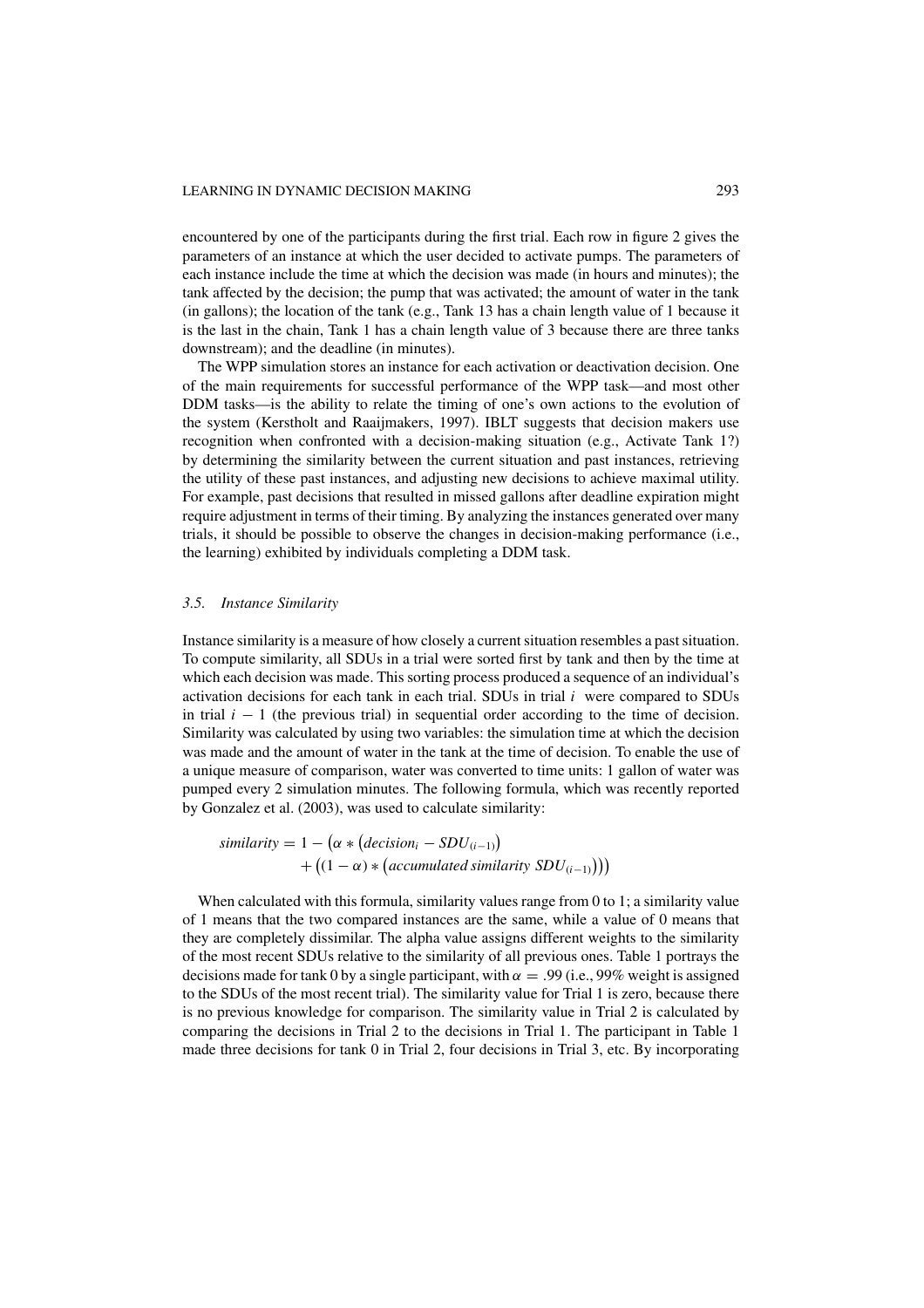| Tank     | Trial         | Order          | Time | Water          | Similarity | Similarity calculation                                                     |
|----------|---------------|----------------|------|----------------|------------|----------------------------------------------------------------------------|
| $\theta$ | 1             | 1              | 390  | 27             | 0.00       |                                                                            |
| $\Omega$ | $\mathcal{L}$ | 1              | 172  | 15             | 0.50       | $1 - ((0.99 * ((172 + 15 * 2))$<br>$-(390+27*2)/(480+0.01*0) = 0.50$       |
| $\Omega$ | 2             | 2              | 226  | $\overline{c}$ | 0.00       |                                                                            |
| $\Omega$ | 2             | 3              | 285  | 8              | 0.00       |                                                                            |
| $\Omega$ | 3             | 1              | 147  | 10             | 0.92       | $1 - ((0.99 * ((147 + 10 * 2))$<br>$-(172+15*2))/480+0.01*0.5) = 0.92$     |
| $\Omega$ | 3             | $\overline{c}$ | 222  | $\overline{c}$ | 0.99       | $1 - ((0.99 * ((222 + 2 * 2))$<br>$-(226 + 2 * 2))/480 + 0.01 * 0) = 0.99$ |
| $\Omega$ | 3             | 3              | 248  | 2              | 0.90       | $1 - ((0.99 * ((248 + 2 * 2))$<br>$-(285 + 8 * 2))/480 + 0.01 * 0) = 0.90$ |
| $\Omega$ | 3             | $\overline{4}$ | 269  | $\overline{c}$ | 0.00       |                                                                            |

*Table 1*. Similarity calculations for several SDUs.

the similarity of the first SDU, the equation yields a similarity value of 0.5 for the decision in Trial 2:

 $1 - (.99 * ((172 + 15 * 2) - (390 + 27 * 2))/480 + .01 * 0.0).$ 

Table 1 explains how we calculated the similarity value for several SDUs.

#### **4. Results**

In general, the participants' performance improved with practice. Figure 3 shows the participants' average (mean) learning curve and the mean and standard error per trial. A repeated measures analysis of performance indicated that significant learning occurred over the 18 trials  $(F(17,986) = 38.212, p < .001)$ .

# *4.1. Question 1: Does Similarity between Contiguous Trials Correlate with Performance?*

The SDU data set for each participant contained approximately 43 SDUs per trial, yielding a total of 49,542 instances over the 18 trials. SDU similarity was averaged per trial. Figure 4 shows changes in similarity with practice. The average similarity between trial *i* and i−1 increased with task practice as participants improved their performance. A repeated measures ANOVA indicated a significant increase in similarity with continuing practice in the task  $(F(16,1008) = 69.07, p < .001)$ . A linear regression calculation using the average similarity as the independent variable and the average performance as the dependent variable indicated that similarity was a good predictor of performance  $(F(1,63) = 14.04,$  $p < .001, R^2 = .185, t = 3.75, p < .001$ .

We also compared the use of decision similarity by good and poor performers. If good performers can recognize a decision-making situation better than poor performers can, the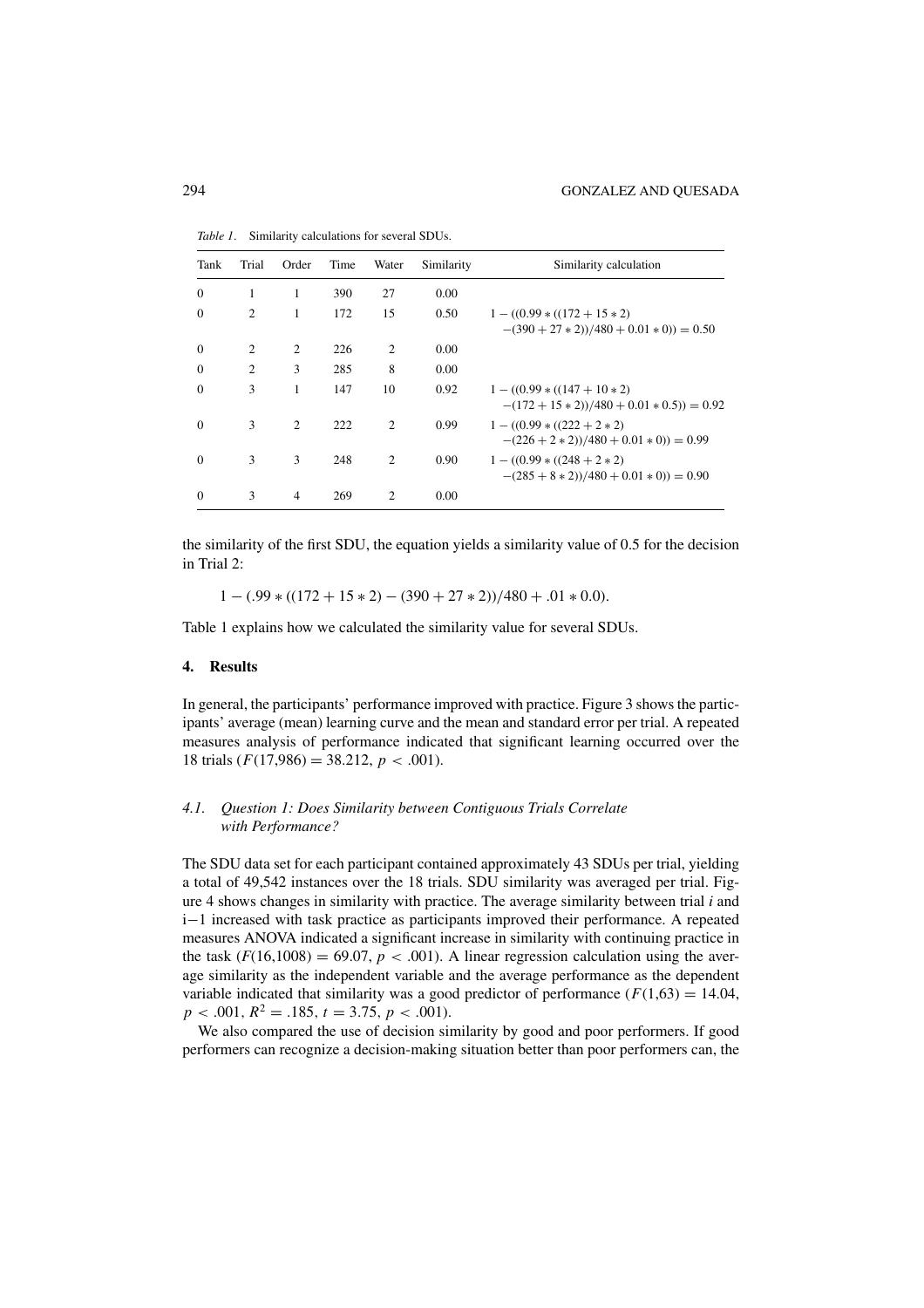

*Figure 3*. Participants' average performance for 18 trials.



*Figure 4*. Average similarity over time. Trial *i* shows the average similarity of situations compared to trial *i* − 1.

decisions of the former should be more similar. We divided the sample of 64 participants into good and poor performers by defining good performers as those who scored at least one standard deviation above the group mean and poor performers as those who scored at least one standard deviation below the group mean. This led to the identification of two groups

Std.

Error

 $0.011$ 

 $0.011$ 

 $0.009$ 

0.009

 $0.009$ 

0.008

0.008

0.007

0.008

0.007

 $0.007$ 

0.007

0.006

0.007

 $0.005$ 

 $0.006$ 

0.006

0.006

Mean

0.795

0.819

0.844

0.846

0.854

0.858

0.867

0.869

0.878

0.886

0.887

0.885

0.891

0.899

 $0.903$ 

0.901

0.908

0.906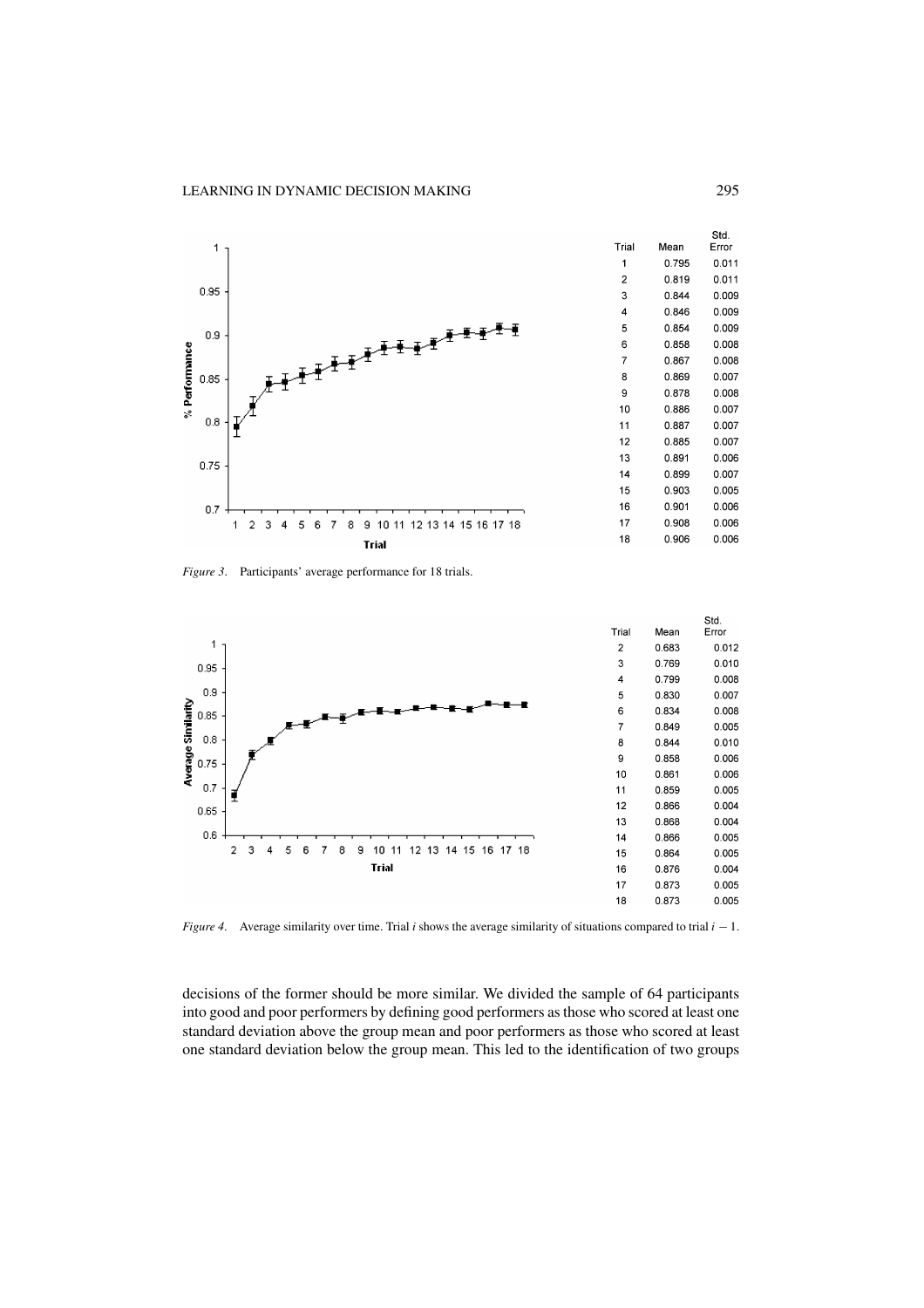

*Figure 5*. Similarity of decisions made by good and poor performers. The decision similarity is higher for good performers.

containing 12 subjects each. If individuals depend on their past decisions to improve their current performance, then the decisions of those who perform better should show higher similarity over time than the decisions of poor performers. Figure 5 shows that decision similarity differed between good and poor performers. This difference was particularly noticeable in the earlier simulation trials. The figure indicates that good performers showed high average decision similarity from the very beginning, whereas poor performers tended to reach high average values of similarity only after several trials. This result could indicate that good performance in the task is related to the amount of time required for participants to learn to make similar decisions.

In the remainder of the paper, we assume (in accordance with Gonzalez et al., 2003) that decision makers reuse their past decisions, and that this reuse explains why similarity predicts performance. Of course, the applicability of this assumption depends on the structure of the task (i.e., the consistency of the environment). For our purposes here it should hold true because we presented people with the same scenario in each trial. In an alternative microworld with more diverse circumstances, this effect may not hold; we address this observation further in the discussion below.

## *4.2. Question 2: Which Factors Influence People's Similarity Judgments and How Do These Factors Change as Performance Improves?*

We took two approaches in answering this question. First, we ran regression models using the similarity measured for each made decision as the dependent variable and the features of an instance as predictors. Second, we performed a two-step cluster analysis.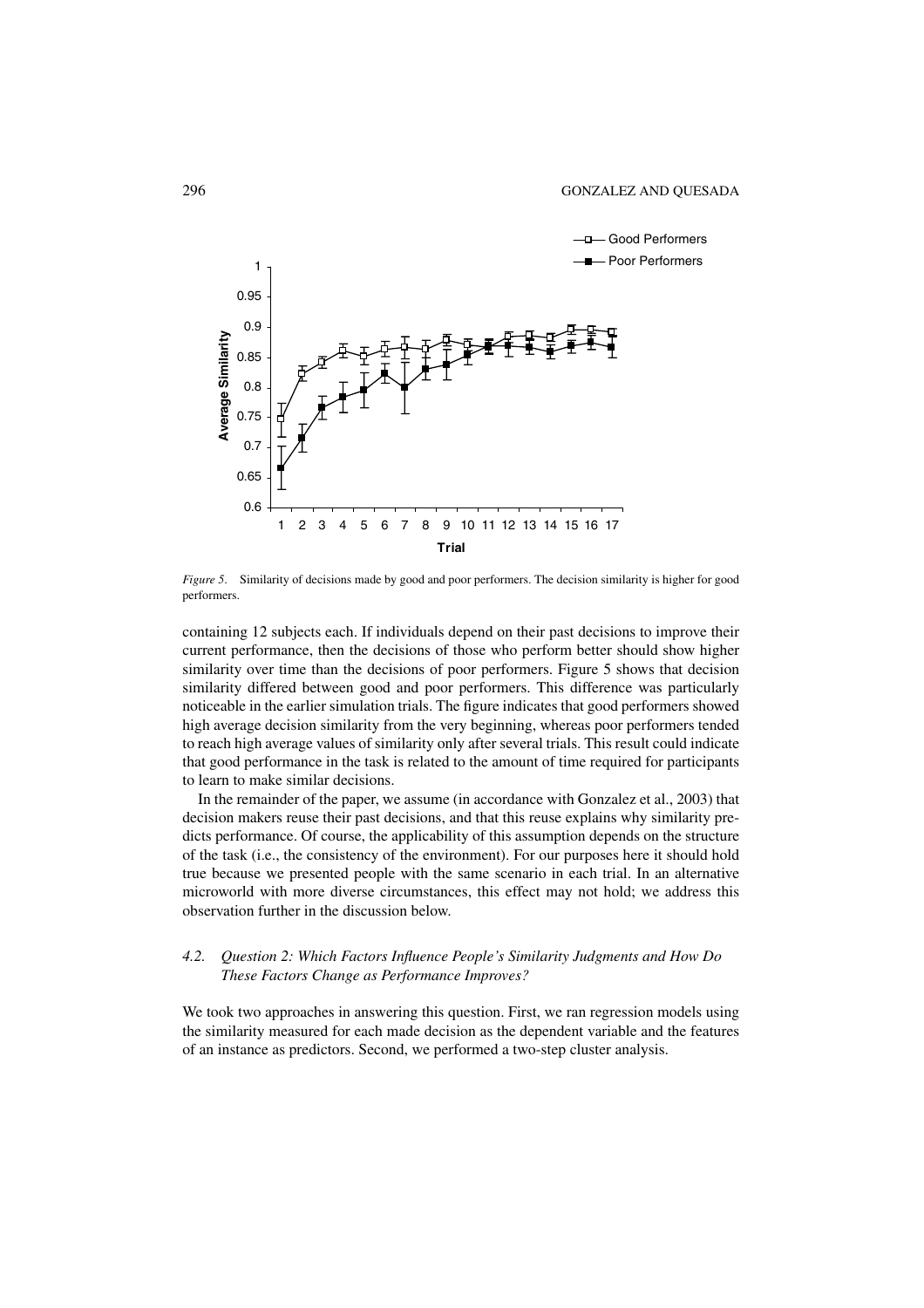## LEARNING IN DYNAMIC DECISION MAKING 297

The regression models informed us as to what proportion of the variance in similarity observed between instances in consecutive trials was attributable to the features involved in each instance. For our experiment, the variables were tank, chain, deadline, time, and water. The easiest question to answer via this method is whether the variance in similarity can be explained by any one variable. The adjusted  $R^2$  values for the linear models containing a single variable (see Table 2) demonstrate that individual features explain only negligible amounts of the variance in similarity.

We next ran regression models with all the features and a regression model with all the features and simple interactions. The results in Table 3 indicate that the best predictor of similarity is the model with simple interactions among the variables. The highest beta coefficient corresponded to the chain and the interaction between chain and time, suggesting that these features are the best predictors of similarity between consecutive trials.

We used cluster analysis to identify the factors that influence similarity judgments and to investigate how these factors vary as performance improves. Two-step cluster analysis is designed to explore natural groupings (clusters) for large data sets. This algorithm consists of two stages. In the first stage a sequential cluster method is applied to a large data set to compress the regions and form sub-clusters. In the second stage, the sub-clusters are organized into the desired number of clusters (Zhang, 1996). We conducted a cluster analysis using categorical and continuous variables that describe a

|  | Table 2. Simple regression models using only one variable to predict similarities. |  |
|--|------------------------------------------------------------------------------------|--|
|--|------------------------------------------------------------------------------------|--|

| Variable                  | Adjusted $R$ -square | F(1, 49541) | value<br>$\boldsymbol{v}$ |
|---------------------------|----------------------|-------------|---------------------------|
| Chain (nominal, 3 levels) | 0.001                | 54.150      | .000                      |
| Deadline                  | 0.001                | 31.823      | .000                      |
| Time                      | 0.002                | 105.340     | .000                      |
| Tank (nominal, 23 levels) | 0.000                | 3.607       | ns                        |
| Water                     | 0.000                | .142        | ns                        |

| Table 3. | Multiple variable models. |
|----------|---------------------------|
|----------|---------------------------|

| Variables                                                                                  | Multiple R-squared | F                        | <i>p</i> value |
|--------------------------------------------------------------------------------------------|--------------------|--------------------------|----------------|
| All continuous values<br>(deadline, time, water)<br>No interactions                        | 0.002              | $(3,49541) = 38.108$     | 0.000          |
| All continuous values<br>$(deadline, time, water) + chain$<br>No interactions              | 0.003              | $(4,49541) = 42.338$     | 0.000          |
| All continuous values<br>$(deadline, time, water) + chain$<br>$+$ first order interactions | 0.877              | $(10,49541) = 35231.212$ | 0.000          |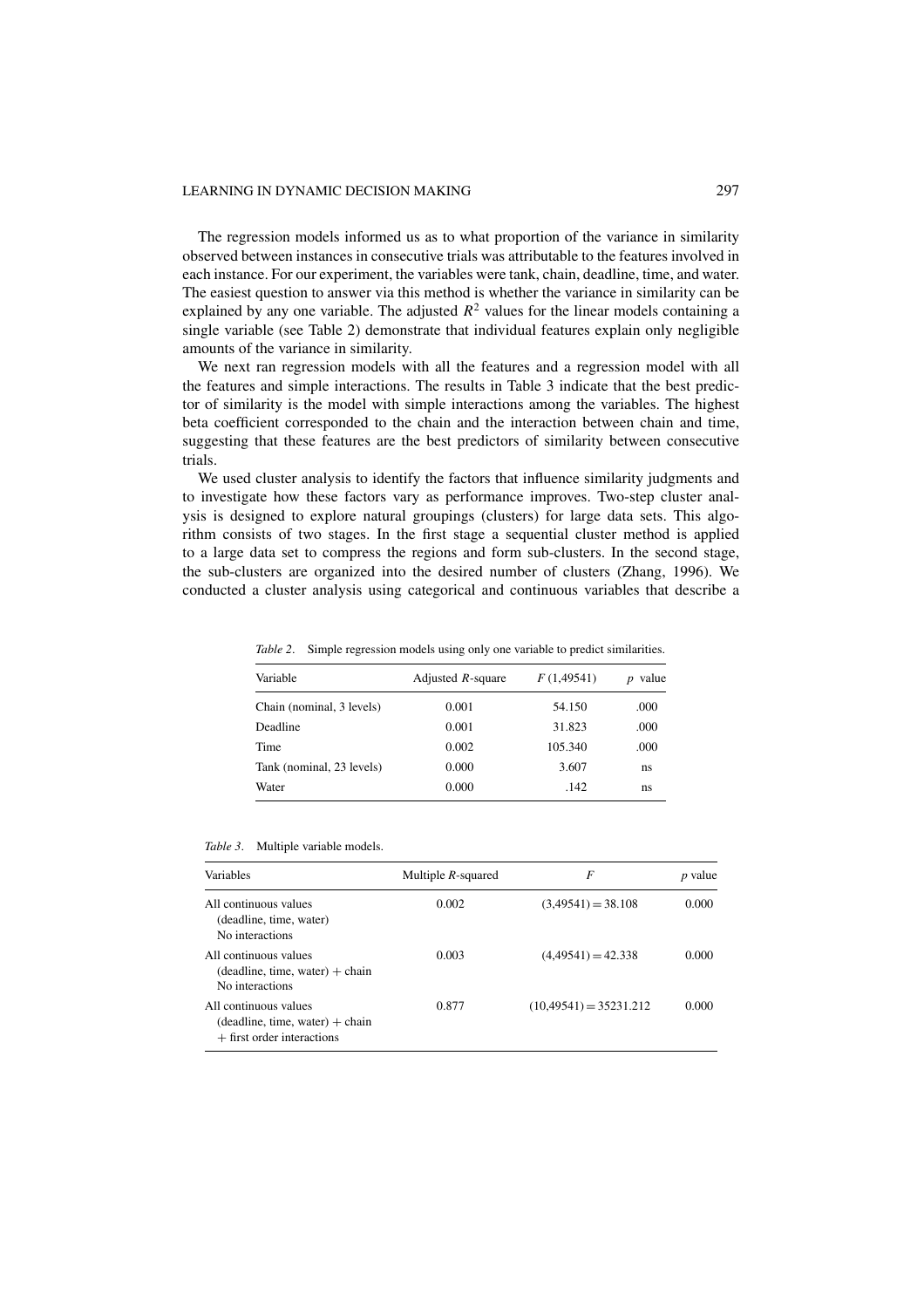| Trial          | Group            | Time  | Water | Tank                                | Chain          | Deadline                |
|----------------|------------------|-------|-------|-------------------------------------|----------------|-------------------------|
|                |                  |       |       | <b>Cluster 1</b>                    |                |                         |
| 1              | $\boldsymbol{0}$ | 350.2 | 22.5  | $0-1-2-3-4-15-16-21-22$             | $2 - 3$        | 480-300-540             |
| 2              | 3                | 388.4 | 27.3  | $1-3-4-15-16-21-22$                 | 3              | 480-540                 |
| 3              | $\overline{2}$   | 382.9 | 27.4  | 5-6-9-10-17-18-19-20                | $\overline{2}$ | 600-420-450             |
| $\overline{4}$ | $\mathbf{1}$     | 278.0 | 10.2  | $0 - 2 - 7 - 8 - 11 - 12 - 13 - 14$ | $1 - 3 - 2$    | 300-330-360-510-390-570 |
| 5              | 1                | 277.3 | 10.7  | $0 - 2 - 7 - 8 - 11 - 12 - 13 - 14$ | $1 - 3 - 2$    | 300-330-360-510-390-570 |
| 6              | $\mathbf{1}$     | 275.4 | 10.7  | $0 - 2 - 7 - 8 - 11 - 12 - 13 - 14$ | $1 - 3 - 2$    | 300-330-360-510-390-570 |
| 7              | 1                | 279.8 | 10.8  | $0 - 2 - 7 - 8 - 11 - 12 - 13 - 14$ | $1 - 3 - 2$    | 300-330-360-510-390-570 |
| 8              | $\overline{2}$   | 387.2 | 26.7  | 5-6-9-10-17-18-19-20                | $\overline{2}$ | 600-420-450             |
| 9              | $\overline{c}$   | 391.4 | 27.7  | 5-6-9-10-17-18-19-20                | $\overline{c}$ | 600-420-450             |
| 10             | 1                | 280.8 | 10.9  | $0 - 2 - 7 - 8 - 11 - 12 - 13 - 14$ | $1 - 3 - 2$    | 300-330-360-510-390-570 |
| 11             | $\overline{c}$   | 386.3 | 28.2  | 5-6-9-10-17-18-19-20                | $\overline{c}$ | 600-420-450             |
| 12             | $\mathbf{1}$     | 378.5 | 25.6  | $0 - 2 - 7 - 8 - 11 - 12 - 13 - 14$ | $1 - 3 - 2$    | 300-330-360-510-390-570 |
| 13             | $\mathbf{1}$     | 285.0 | 11.4  | $0 - 2 - 7 - 8 - 11 - 12 - 13 - 14$ | $1 - 3 - 2$    | 300-330-360-510-390-570 |
| 14             | $\mathbf{1}$     | 290.7 | 11.9  | $0 - 2 - 7 - 8 - 11 - 12 - 13 - 14$ | $1 - 3 - 2$    | 300-330-360-390-570-510 |
| 15             | 1                | 288.3 | 12.1  | $0 - 2 - 7 - 8 - 11 - 12 - 13 - 14$ | $1 - 3 - 2$    | 300-330-360-390-570-510 |
| 16             | $\mathbf{1}$     | 291.0 | 11.8  | $0 - 2 - 7 - 8 - 11 - 12 - 13 - 14$ | $1 - 3 - 2$    | 300-330-360-570-510-390 |
| 17             | 3                | 383.8 | 23.7  | $1 - 3 - 4 - 15 - 16 - 21 - 22$     | 3              | 480-540                 |
| 18             | $\mathbf{1}$     | 287.1 | 12.1  | $0 - 2 - 7 - 8 - 11 - 12 - 13 - 14$ | $1 - 3 - 2$    | 300-330-360-570-510-390 |
|                |                  |       |       | <b>Cluster 2</b>                    |                |                         |
| 1              | $\mathbf{1}$     | 302.0 | 10.3  | 7-8-11-12-13-14                     | 1              | 300-330-360-390-510-570 |
| $\overline{c}$ | $\mathbf{1}$     | 272.4 | 10.4  | $0 - 2 - 7 - 8 - 11 - 12 - 13 - 14$ | $1 - 2 - 3$    | 300-330-360-390-510-570 |
| 3              | 3                | 392.3 | 26.6  | $1-3-4-15-16-21-22$                 | 3              | 480-540                 |
| $\overline{4}$ | 3                | 387.8 | 25.7  | 1-3-4-15-16-21-22                   | 3              | 480-540                 |
| 5              | $\overline{2}$   | 380.7 | 27.2  | 5-6-9-10-17-18-19-20                | $\overline{2}$ | 420-450-600             |
| 6              | $\overline{c}$   | 387.0 | 27.3  | 5-6-9-10-17-18-19-20                | $\overline{c}$ | 420-450-600             |
| 7              | 3                | 381.9 | 25.5  | 1-3-4-15-16-21-22                   | 3              | 480-540                 |
| 8              | 1                | 278.8 | 10.9  | $0 - 2 - 7 - 8 - 11 - 12 - 13 - 14$ | $1 - 2 - 3$    | 300-330-360-390-510-570 |
| 9              | $\mathbf{1}$     | 280.9 | 11.1  | $0 - 2 - 7 - 8 - 11 - 12 - 13 - 14$ | $1 - 2 - 3$    | 300-330-360-390-510-570 |
| 10             | 3                | 379.8 | 24.3  | 1-3-4-15-16-21-22                   | 3              | 480-540                 |
| 11             | 3                | 377.3 | 25.8  | $1-3-4-15-16-21-22$                 | 3              | 480-540                 |
| 12             | $\mathbf{1}$     | 283.6 | 10.9  | $0 - 2 - 7 - 8 - 11 - 12 - 13 - 14$ | $1 - 2 - 3$    | 300-330-360-390-510-570 |
| 13             | 3                | 383.7 | 26.0  | 1-3-4-15-16-21-22                   | 3              | 480-540                 |
| 14             | $\mathfrak{2}$   | 388.6 | 26.9  | 5-6-9-10-17-18-19-20                | $\overline{2}$ | 420-450-600             |
| 15             | $\overline{c}$   | 381.3 | 26.5  | 5-6-9-10-17-18-19-20                | $\overline{2}$ | 420-450-600             |
| 16             | $\overline{c}$   | 383.3 | 26.8  | 5-6-9-10-17-18-19-20                | $\overline{2}$ | 420-450-600             |
| 17             | $\mathbf{1}$     | 294.8 | 11.7  | $0 - 2 - 7 - 8 - 11 - 12 - 13 - 14$ | $1 - 2 - 3$    | 300-330-360-390-510-570 |

*Table 4*. Cluster analysis results.

(*Continued on next page*.)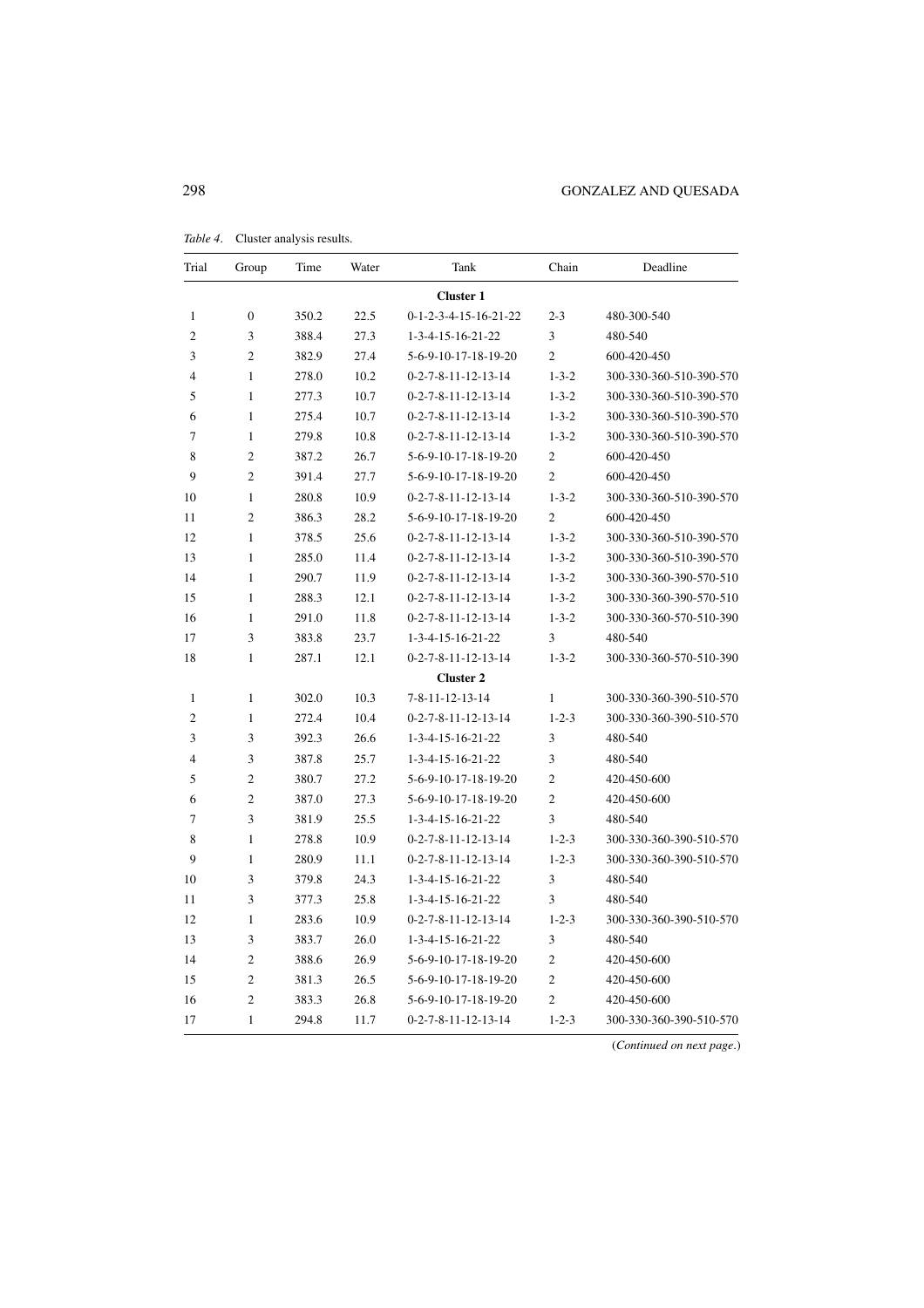| 3<br>24.6<br>$1-3-4-15-16-21-22$<br>18<br>381.6<br>Cluster 3<br>2<br>376.0<br>27.0<br>5-6-9-10-17-18-19-20<br>$\mathbf{1}$ | 3<br>480-540<br>$\overline{c}$<br>420-450-600<br>$\overline{c}$<br>420-450-600 |
|----------------------------------------------------------------------------------------------------------------------------|--------------------------------------------------------------------------------|
|                                                                                                                            |                                                                                |
|                                                                                                                            |                                                                                |
|                                                                                                                            |                                                                                |
| $\overline{2}$<br>$\overline{2}$<br>375.0<br>27.6<br>5-6-9-10-17-18-19-20                                                  |                                                                                |
| 3<br>10.1<br>276.5<br>$0 - 2 - 7 - 8 - 11 - 12 - 13 - 14$<br>1                                                             | $1 - 2 - 3$<br>300-330-360-390-510-570                                         |
| 26.3<br>$\overline{2}$<br>379.8<br>5-6-9-10-17-18-19-20<br>4                                                               | 2<br>420-450-600                                                               |
| 5<br>3<br>1-3-4-15-16-21-22<br>381.8<br>24.9                                                                               | 3<br>480-540                                                                   |
| 3<br>25.0<br>382.4<br>$1-3-4-15-16-21-22$<br>6                                                                             | 3<br>480-540                                                                   |
| $\overline{2}$<br>389.5<br>5-6-9-10-17-18-19-20<br>7<br>27.4                                                               | $\overline{c}$<br>420-450-600                                                  |
| 8<br>3<br>385.3<br>25.8<br>$1-3-4-15-16-21-22$                                                                             | 3<br>480-540                                                                   |
| 9<br>3<br>380.7<br>25.5<br>$1-3-4-15-16-21-22$                                                                             | 3<br>480-540                                                                   |
| 10<br>$\overline{2}$<br>28.5<br>5-6-9-10-17-18-19-20<br>387.4                                                              | 2<br>420-450-600                                                               |
| $0 - 2 - 7 - 8 - 11 - 12 - 13 - 14$<br>11<br>1<br>283.6<br>11.3                                                            | $1 - 2 - 3$<br>300-330-360-390-510-570                                         |
| 12<br>384.1<br>5-6-9-10-17-18-19-20<br>2<br>27.4                                                                           | 2<br>420-450-600                                                               |
| 13<br>$\overline{c}$<br>387.1<br>27.3<br>5-6-9-10-17-18-19-20                                                              | $\overline{c}$<br>420-450-600                                                  |
| 3<br>14<br>372.1<br>23.8<br>$1 - 3 - 4 - 15 - 16 - 21 - 22$                                                                | 3<br>480-540                                                                   |
| 3<br>$1-3-4-15-16-21-22$<br>15<br>377.1<br>24.1                                                                            | 3<br>480-540                                                                   |
| 3<br>24.0<br>16<br>377.8<br>$1-3-4-15-16-21-22$                                                                            | 3<br>480-540                                                                   |
| 17<br>$\overline{2}$<br>382.2<br>26.1<br>5-6-9-10-17-18-19-20                                                              | 420-450-600<br>2                                                               |
| 18<br>$\overline{c}$<br>386.5<br>27.1<br>5-6-9-10-17-18-19-20                                                              | $\overline{c}$<br>420-450-600                                                  |

*Table 4*. (*Continued*).

particular decision-making situation in the WPP simulation: time, water, tank, chain, and deadline. By using the Bayesian Information Criterion (BIC; Fraley and Raftery, 1998), we determined that three were the optimum number of clusters from all the data sets. We then ran one cluster analysis per trial while specifying the number of clusters to be three.

Table 4 summarizes the results of the cluster analyses per trial. The table shows the average time, water, tanks, chains, and deadlines involved in each of the three clusters per trial. The analyses of tank, chain, and deadline parameters clearly identified three groups per cluster. Group 1 includes tanks 0, 2, 7, 8, 11, 12, 13, and 14. Group 2 includes tanks 5, 6, 9, 10, 17, 18, 19, and 20. These are the tanks involved in a two-tank chain that had to be emptied to meet the 7:00 (420 minutes), 7:30 (450 minutes), and 10:00 (600 minutes) deadlines. These tanks, which also were involved in multi-tank chains affected by early and late deadlines, were the easiest tanks to control. Group 3 includes tanks 1, 3, 4, 15, 16, 21, and 22; chain-length 3; and deadlines 8:00 (480 minutes) and 9:00 (540 minutes). Figure 6 identifies the three groups of tanks on a screenshot of the WPP simulation.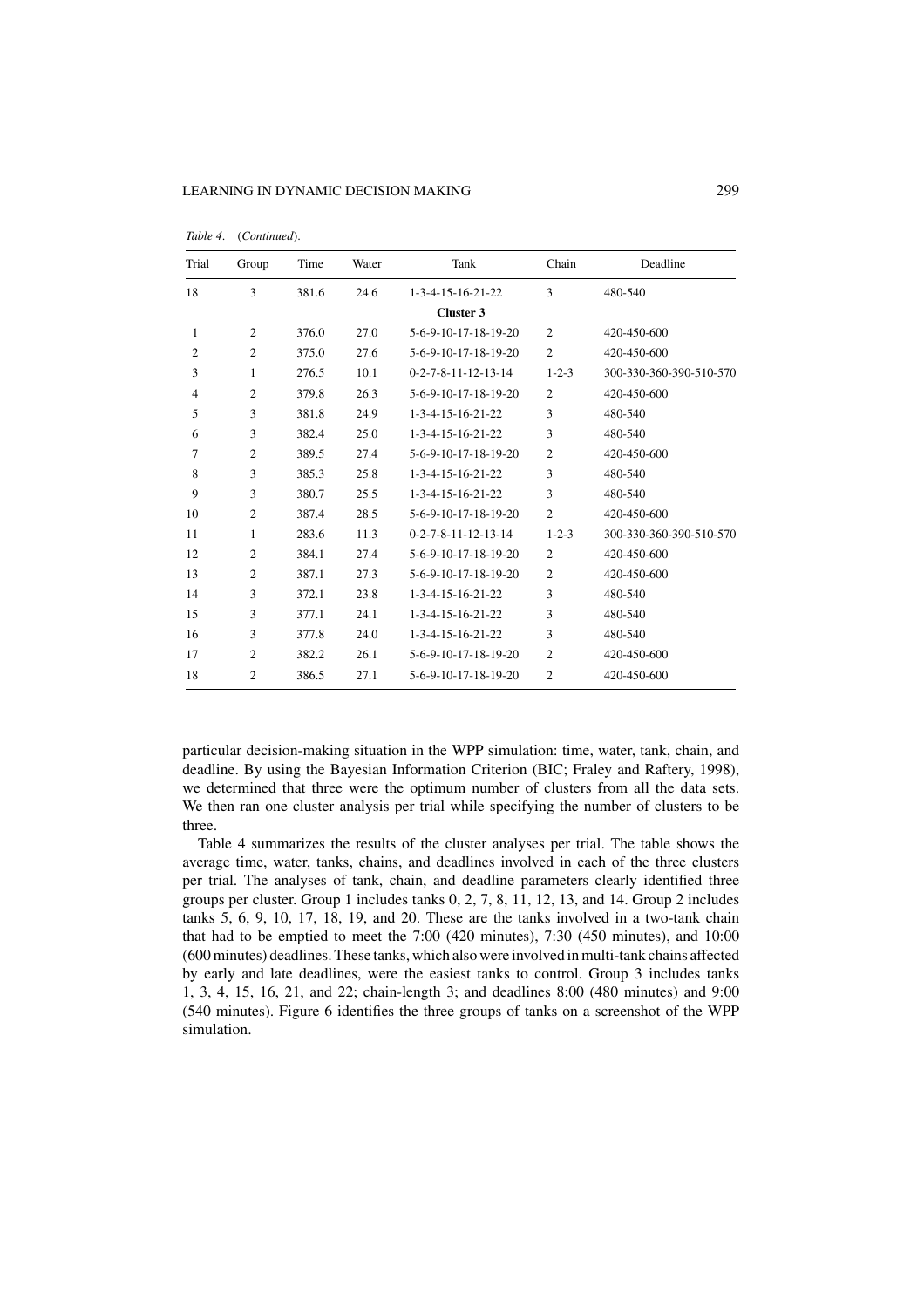

*Figure 6.* Three groups of Tanks identified by using a cluster analysis. Group 1: Tanks 1, 3, 4, 5, 15, 16, 21, and 22; Group 2: Tanks 5, 6, 9, 10, 17, 18, 19, and 20; Group 3: Tanks 0, 2, 7, 8, 11, 12, 13, and 14.

This cluster analysis explains the low  $R^2$  values generated by the simple regression models and the high  $R^2$  values observed with the model accounting for simple interactions. Similarity between two instances seems to be determined by a complicated combination of the values of different variables that change over time, rather than by single, static combinations of variables. To investigate how the variables changed over time as performance improved, we held Groups 1, 2, and 3 (as identified in the clusters) constant and looked at the average time and water over the course of 18 trials within each group. This method allowed us to ascertain if decision makers adjusted the moment of intervention and recognized the amount of water in the tanks as they learned the task. Figure 7(a) shows the average time of intervention per trial for Groups 1, 2, and 3, and figure 7(b) shows the corresponding amount of water in the tank at the time of intervention. We observed an increasing trend for both variables in group 1, a decreasing trend in Group 3, and a relatively stable trend in Group 2. These findings indicate that decision makers learned to intervene later in shorter chains (with nearer deadlines) and sooner in longer chains (with later deadlines). The corresponding amount of water also generally increased and generally decreased for Groups 1 and 3, respectively, indicating that participants changed and adjusted their recognition of a situation over time.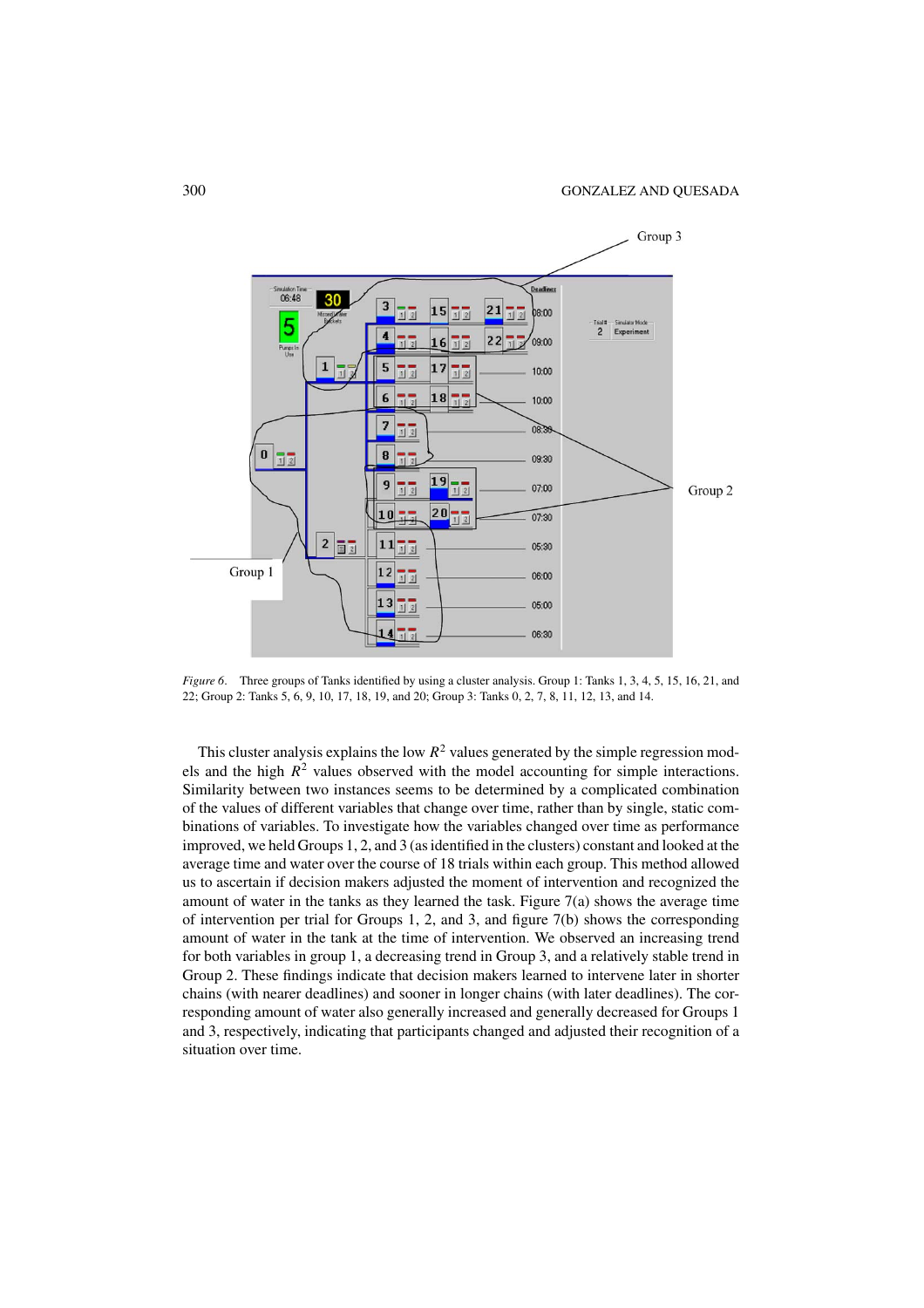

*Figure 7*. The attention to the task features changed over time. Panel (a) shows the time of intervention over time for the three groups. Panel (b) shows the average amount of water in the groups of tanks.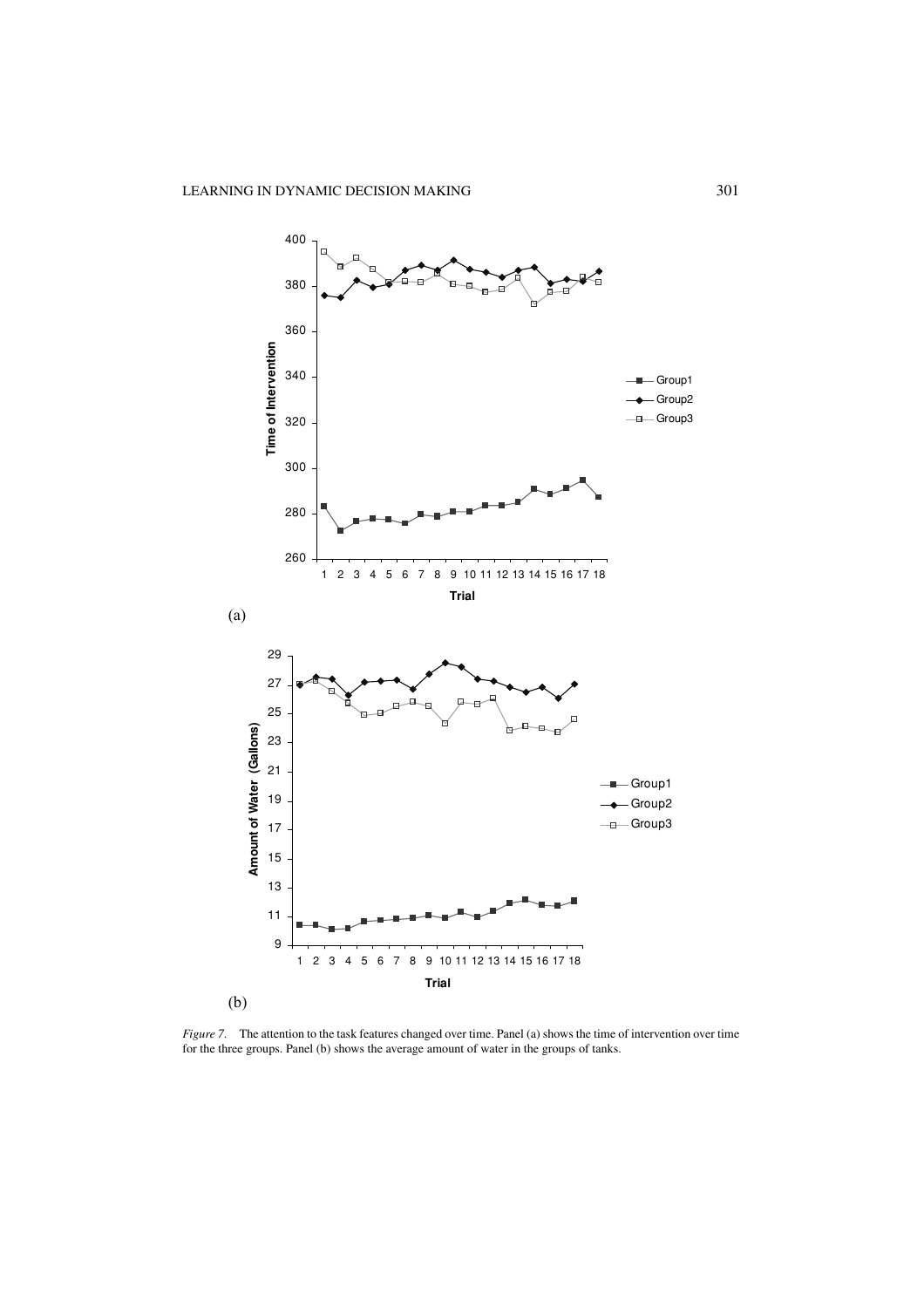#### **5. Discussion**

During DDM the tendency for people to adopt an event-based, open-loop view of the dynamic system can cause misperceptions and, in so doing, can negatively affect the ability of people to learn to perform optimally (Diehl and Sterman, 1995). IBLT provides a cognitive structure for these events and predicts that recognition, as measured by the similarity of situations, will determine decision makers' use of outcome feedback to make high utility decisions (Gonzalez et al., 2003).

When participating in DDM, decision makers decide if a particular event has occurred in the past and, if so, they reuse the solutions to past problems. The selection of actions that worked well in the past involves a general learning process known as the Law of Effect (Edward L. Thorndike). Researchers have used this basic learning principle to demonstrate that people learning to play games repeatedly decide to reuse the strategies that led to good outcomes in the past (Erev and Roth, 1998). In DDM, however, because of the dynamics and the complexity of the system, it is difficult to identify the strategies that led to success in the past. According to IBLT, instance-based learning is a flexible mechanism by which decision makers learn to deal with dynamic complexity (Gonzalez et al., 2003). The study described here demonstrates that SDU similarity increases with task practice and that high similarity is associated with high performance. Our findings also clearly indicate that long-term good performance is determined by the quality of the decisions made in early task practice trials. Furthermore, the initial similarity values calculated in this trial suggest that individuals make judgments based on their own unique experiences. These results explain how people may acquire control of a dynamic task, but not necessarily learn to perform it well. We have proposed previously that learning occurs not only due to the ability to successfully retrieve high utility instances, but due to the ability to adequately update this utility with feedback (Gonzalez et al., 2003). Therefore performance depends both on similarity and on the retrieval of high utility SDUs. Since feedback delays are a characteristic of DDM systems, decision makers at times may fail to attribute the consequences of decisions to the appropriate prior actions. Therefore, outcome feedback often cannot be used during DDM to update the expected utilities of SDUs to reflect experienced utilities. Under such conditions, individuals may acquire control of the system and reach a performance plateau, but will not necessarily learn how to improve performance.

Increases in similarity in DDM systems are highly dependent on the consistency of the environment—i.e., the time patterns in which exogenous events occur. In this study we observed a considerable degree of both decision similarity and learning. However, participants experienced the same exogenous events across trials. The patterns by which water arrived in the tanks was constant throughout the learning process. Such constancy is uncommon in the real world. We believe that the ability of decision makers to use past knowledge to improve performance decreases as patterns of environmental changes become more unpredictable. We currently are conducting a laboratory study to test this hypothesis.

In this study we also determined that the recognition process is influenced by a combination of task features rather than by individual features. This finding may explain why it is so difficult to identify strategies that work well in dynamic situations. Most strategies are related to particular events experienced with practice. The results from the cluster analysis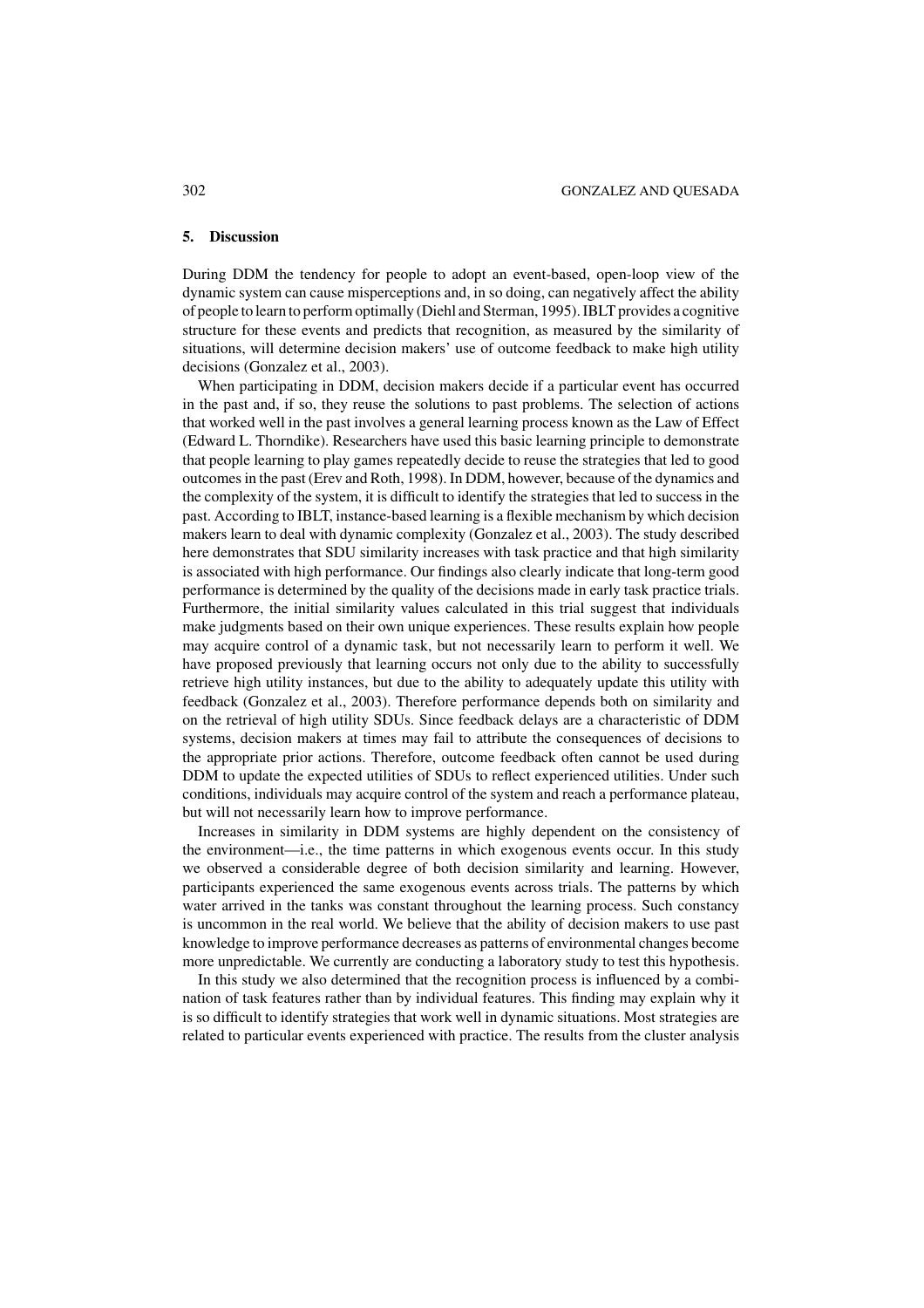suggest that the attention that decision makers pay to different features changes over time and that with practice decision makers can adapt their actions to fulfill the task demands. This analysis also indicates that accurate timing of a behavior may require extensive knowledge of the task and of the temporal relationships among the system components, a finding that parallels the findings of other researchers (Kerstholt and Raaijmakers, 1997). The results from this portion of the study suggest that decision makers can learn to adjust the moment of intervention.

In summary, the findings generated by this study demonstrate that the recognition process contributes to the type of experience that individuals accumulate as they work to complete a dynamic task. As experience accumulates, decision makers become more selective, adjust their decisions, and thus gradually change the task features that trigger the recognition process.

## **Acknowledgments**

This research was supported by the Advanced Decision Architectures Collaborative Technology Alliance sponsored by the U.S. Army Research Laboratory (DAAD19-01-2-0009), the Office of Naval Research (N00014-01-10677), and by Grant EIA—0121201 from the National Science Foundation.

### **References**

- Brehmer, B. (1990), "Strategies in Real-Time, Dynamic Decision Making," in R.M. Hogarth (Ed.), *Insights in Decision Making*, University of Chicago Press, pp. 262–279.
- Brehmer, B. (1995), "Feedback Delays in Complex Dynamic Decision Tasks," in P. Frensch and J. Funke (Eds.), *Complex Problem Solving: The European Perspective*, Erlbaum, Hillsday, NJ.
- Brehmer, B. and D. Dorner (1993), "Experiments with Computer-Simulated Microworlds: Escaping Both the Narrow Straits of the Laboratory and the Deep Blue Sea of the Field Study," *Computers in Human Behavior*, 9(2/3), 171–184.
- Diehl, E. and J.D. Sterman (1995), "Effects of Feedback Complexity on Dynamic Decision Making," *Organizational Behavior and Human Decision Processes*, 62(2), 198–215.
- Dienes, Z. and R. Fahey (1995), "Role of Specific Instances in Controlling a Dynamic System," *Journal of Experimental Psychology: Learning, Memory and Cognition*, 21(4), 848–862.
- Erev, I. and A.E. Roth (1998), "Predicting how People Play Games: Reinforcement Learning in Experimental Games with Unique, Mixed Strategy Equilibria," *The American Economic Review*, 848–881.
- Fraley, C. and A.E. Raftery (1998), "How Many Clusters: Which Clustering Method? Answers via Model-Based Cluster Analysis," *Computer Journal*, 4, 578–588.
- Gibson, F.P., M. Fichman, and D.C. Plaut (1997), "Learning Dynamic Decision Tasks: Computational Model and Empirical Evidence," *Organizational Behavior and Human Decision Processes*, 71(1), 1–35.
- Gonzalez, C. (2003), *Novice and Expert Verbal Protocols in Real-Time Dynamic Decision-Making*. Human Factors and Ergonomics Society, Denver.
- Gonzalez, C., F.J. Lerch and C. Lebiere (2003), "Instance-Based Learning in Real-Time Dynamic Decision Making," *Cognitive Science*, 27, 591–635.
- Kerstholt, J.H. and J.G.W. Raaijmakers (1997), "Decision Making in Dynamic Task Environments," in R. Ranyard, R.W. Crozier, and O. Svenson (Eds.), *Decision Making: Cognitive Models and Explanations*, Routledge, New York, NY, pp. 205–217.
- Klein, G., J. Orasanu, R. Calderwood and C.E. Zsambok (Eds.) (1993), *Decision Making in Action: Models and Methods*. Ablex Publishing Corporation, Norwood, New Jersey.